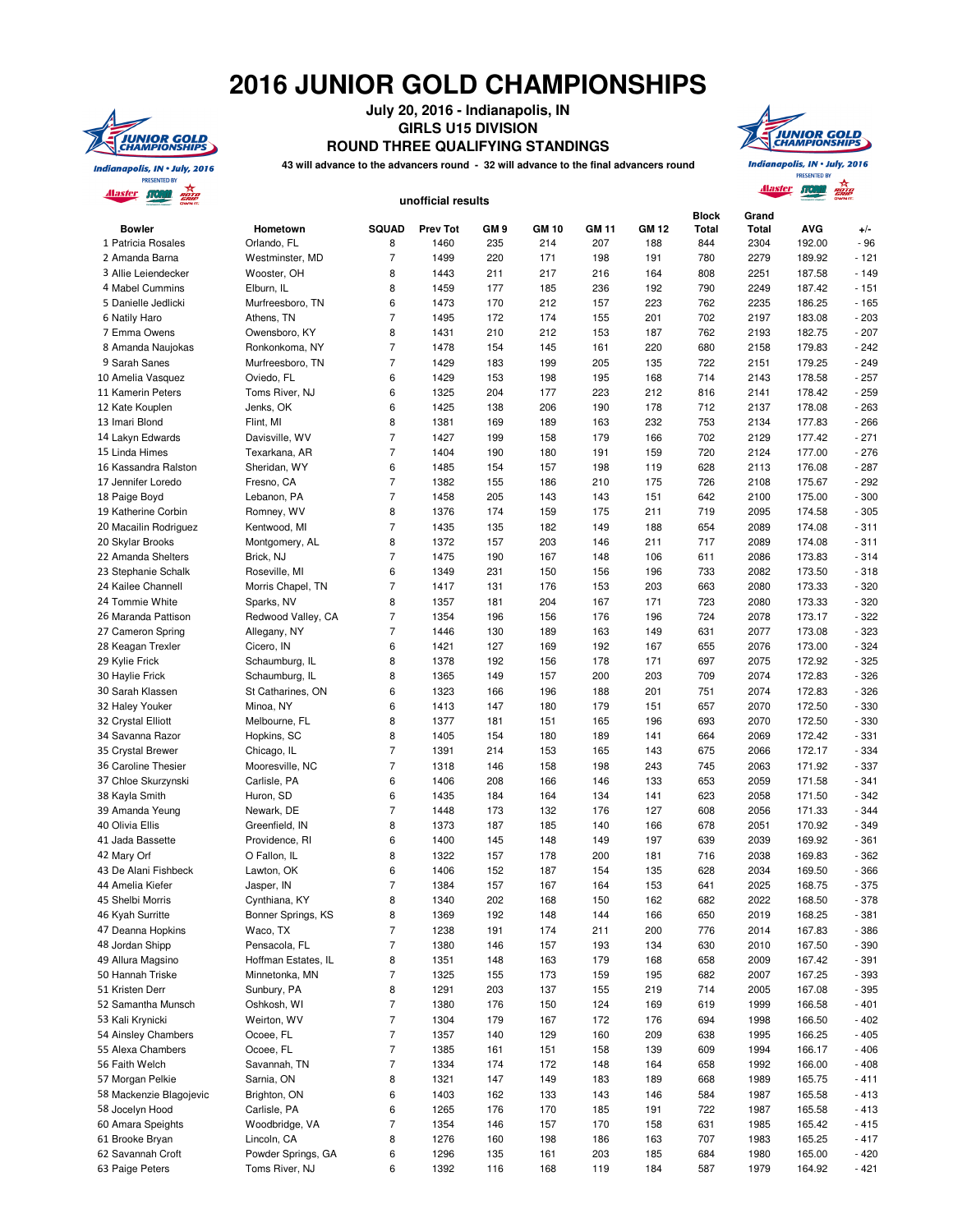| 64 Emma Koch             | Slocomb, AL          | 6              | 1329 | 176 | 164 | 167 | 136 | 643 | 1972 | 164.33 | $-428$ |
|--------------------------|----------------------|----------------|------|-----|-----|-----|-----|-----|------|--------|--------|
|                          |                      |                |      |     |     |     |     |     |      |        |        |
| 65 Cherith Brockman      | Campbellsville, KY   | 6              | 1374 | 156 | 104 | 190 | 138 | 588 | 1962 | 163.50 | $-438$ |
| 66 Emily Pelzer          | Midvale, UT          | 8              | 1257 | 213 | 179 | 160 | 151 | 703 | 1960 | 163.33 | $-440$ |
| 67 Baileigh Snow         | Murfreesboro, TN     | 8              | 1305 | 129 | 192 | 173 | 157 | 651 | 1956 | 163.00 | $-444$ |
|                          |                      |                |      |     |     |     |     |     |      |        |        |
| 68 Marissa Kearin        | Madison, SD          | 8              | 1293 | 154 | 175 | 129 | 203 | 661 | 1954 | 162.83 | $-446$ |
| 69 Jenna Lehrer          | Commack, NY          | $\overline{7}$ | 1274 | 168 | 174 | 156 | 181 | 679 | 1953 | 162.75 | $-447$ |
| 69 Marissa Cosentini     | Wayne, NJ            | 6              | 1274 | 168 | 155 | 176 | 180 | 679 | 1953 | 162.75 | $-447$ |
|                          |                      |                |      |     |     |     |     |     |      |        |        |
| 71 Aliyah Alleyne        | Mooresville, NC      | $\overline{7}$ | 1339 | 178 | 144 | 135 | 156 | 613 | 1952 | 162.67 | $-448$ |
| 72 Brooke Roberts        | Port Orange, FL      | 6              | 1356 | 150 | 168 | 146 | 131 | 595 | 1951 | 162.58 | $-449$ |
|                          |                      | $\overline{7}$ | 1342 |     | 155 | 135 | 138 | 609 |      | 162.58 | $-449$ |
| 72 Jessica Flanagan      | Lavaca, AR           |                |      | 181 |     |     |     |     | 1951 |        |        |
| 72 Madison Bailey        | Rocklin, CA          | $\overline{7}$ | 1230 | 178 | 160 | 159 | 224 | 721 | 1951 | 162.58 | $-449$ |
| 75 Jasmine Mckeel        | Wauconda, IL         | 6              | 1346 | 117 | 167 | 179 | 141 | 604 | 1950 | 162.50 | $-450$ |
|                          |                      |                |      |     |     |     |     |     |      |        |        |
| 75 Kayla Verstraete      | Loves Park, IL       | 8              | 1323 | 158 | 150 | 143 | 176 | 627 | 1950 | 162.50 | $-450$ |
| 77 Saralyne Nassberg     | Modesto, CA          | $\overline{7}$ | 1270 | 156 | 151 | 174 | 188 | 669 | 1939 | 161.58 | $-461$ |
| 77 Trezure Connelly      | Jacksonville, FL     | 8              | 1267 | 131 | 162 | 189 | 190 | 672 | 1939 | 161.58 | $-461$ |
|                          |                      |                |      |     |     |     |     |     |      |        |        |
| 79 Rebecca Hagerman      | Loves Park, IL       | 8              | 1317 | 159 | 113 | 160 | 189 | 621 | 1938 | 161.50 | $-462$ |
| 79 Jaelle Hamman         | Jarrell, TX          | 6              | 1288 | 143 | 186 | 123 | 198 | 650 | 1938 | 161.50 | $-462$ |
|                          |                      |                |      |     |     |     |     |     |      |        | $-464$ |
| 81 Kaylee Hitt           | Cold Spring, KY      | 8              | 1306 | 137 | 192 | 140 | 161 | 630 | 1936 | 161.33 |        |
| 82 Kyra Smith            | Fall River, MA       | 6              | 1278 | 164 | 177 | 178 | 138 | 657 | 1935 | 161.25 | $-465$ |
| 82 Madison Woodmansee    | Indianapolis, IN     | 8              | 1247 | 143 | 211 | 175 | 159 | 688 | 1935 | 161.25 | $-465$ |
|                          |                      |                |      |     |     |     |     |     |      |        |        |
| 84 Glory Harmon          | Douglasville, GA     | 8              | 1253 | 179 | 183 | 140 | 178 | 680 | 1933 | 161.08 | $-467$ |
| 85 Jenna Williams        | Homosassa, FL        | 6              | 1293 | 126 | 188 | 175 | 150 | 639 | 1932 | 161.00 | $-468$ |
| 86 Morgan Cooper         | Gloucester Point, VA | 8              | 1252 | 158 | 197 | 176 | 146 | 677 | 1929 | 160.75 | $-471$ |
|                          |                      |                |      |     |     |     |     |     |      |        |        |
| 87 Sarah Fox             | Elmwood Park, IL     | $\overline{7}$ | 1343 | 156 | 94  | 158 | 176 | 584 | 1927 | 160.58 | $-473$ |
| 87 Ashley Morrow         | Valrico, FL          | 8              | 1251 | 169 | 180 | 149 | 178 | 676 | 1927 | 160.58 | $-473$ |
|                          |                      |                |      |     |     |     |     |     |      |        |        |
| 89 Chelsey Jines         | Indianapolis, IN     | 8              | 1303 | 166 | 145 | 120 | 191 | 622 | 1925 | 160.42 | $-475$ |
| 90 Nicole Gilbert        | Harvest, AL          | $\overline{7}$ | 1318 | 142 | 167 | 153 | 144 | 606 | 1924 | 160.33 | $-476$ |
| 91 Leeanne Davidson      | Deltona, FL          | 6              | 1306 | 143 | 140 | 174 | 159 | 616 | 1922 | 160.17 | $-478$ |
|                          |                      |                |      |     |     |     |     |     |      |        |        |
| 91 Alexis Buchert        | San Antonio, TX      | 8              | 1176 | 165 | 201 | 168 | 212 | 746 | 1922 | 160.17 | $-478$ |
| 93 Madison Gentes        | Manchester, NH       | 6              | 1197 | 200 | 165 | 171 | 187 | 723 | 1920 | 160.00 | $-480$ |
| 94 Emilie Watkinson      | Palm Bay, FL         | 6              | 1326 | 180 | 135 | 141 | 136 | 592 | 1918 | 159.83 | $-482$ |
|                          |                      |                |      |     |     |     |     |     |      |        |        |
| 95 Haley Walik           | Rocklin, CA          | $\overline{7}$ | 1335 | 138 | 162 | 146 | 132 | 578 | 1913 | 159.42 | $-487$ |
| 95 Emma Stull            | Raleigh, NC          | 6              | 1289 | 132 | 129 | 195 | 168 | 624 | 1913 | 159.42 | $-487$ |
|                          |                      |                |      |     |     |     |     |     |      |        |        |
| 97 Abbie Rhoden          | Montgomery, AL       | $\overline{7}$ | 1234 | 192 | 199 | 146 | 141 | 678 | 1912 | 159.33 | $-488$ |
| 98 Ashley Westbrook      | Bethalto, IL         | 6              | 1341 | 142 | 139 | 148 | 141 | 570 | 1911 | 159.25 | $-489$ |
| 99 Maya Fields           | Tuscaloosa, AL       | $\overline{7}$ | 1306 | 156 | 135 | 161 | 149 | 601 | 1907 | 158.92 | $-493$ |
|                          |                      |                |      |     |     |     |     |     |      |        |        |
| 99 Baylee Shipley        | Sale Creek, TN       | $\overline{7}$ | 1248 | 158 | 166 | 146 | 189 | 659 | 1907 | 158.92 | $-493$ |
| 99 Jaycee Lethcoe        | Boise, ID            | $\overline{7}$ | 1248 | 191 | 137 | 170 | 161 | 659 | 1907 | 158.92 | $-493$ |
| 102 Stephanie Handford   | Waukesha, WI         | 6              | 1237 | 198 | 146 | 169 | 155 | 668 | 1905 | 158.75 | $-495$ |
|                          |                      |                |      |     |     |     |     |     |      |        |        |
| 103 Brynna Madison       | Lincoln, NE          | 6              | 1320 | 135 | 150 | 137 | 162 | 584 | 1904 | 158.67 | $-496$ |
| 103 Mackenzie Ullian     | New Lenox, IL        | 6              | 1282 | 148 | 167 | 140 | 167 | 622 | 1904 | 158.67 | $-496$ |
|                          |                      |                |      |     |     |     |     |     |      |        |        |
| 103 Hana Roers           | Maple Grove, MN      | $\overline{7}$ | 1279 | 178 | 142 | 160 | 145 | 625 | 1904 | 158.67 | $-496$ |
| 106 Kimberly Forthofer   | Lake Placid, FL      | 6              | 1307 | 126 | 156 | 149 | 163 | 594 | 1901 | 158.42 | - 499  |
| 107 Danielle McKerracher | Warwick, RI          | 6              | 1283 | 129 | 145 | 148 | 194 | 616 | 1899 | 158.25 | $-501$ |
|                          |                      |                |      |     |     |     |     |     |      |        |        |
| 108 Sarah Mord           | Grand Forks, ND      | 6              | 1283 | 183 | 165 | 119 | 147 | 614 | 1897 | 158.08 | $-503$ |
| 109 Skylar Smith         | New Milford, CT      | 6              | 1309 | 120 | 169 | 155 | 141 | 585 | 1894 | 157.83 | $-506$ |
|                          |                      | 8              | 1268 |     | 191 | 168 | 131 | 623 | 1891 |        |        |
| 110 Nichole Lewis        | West Palm Beach, FL  |                |      | 133 |     |     |     |     |      | 157.58 | $-509$ |
| 111 Sheila Sutfin        | Naperville, IL       | 8              | 1258 | 171 | 146 | 168 | 146 | 631 | 1889 | 157.42 | $-511$ |
| 111 Ashleigh Morgan      | Raleigh, NC          | 6              | 1248 | 144 | 215 | 157 | 125 | 641 | 1889 | 157.42 | $-511$ |
|                          |                      |                |      |     |     |     |     |     |      |        |        |
| 113 Hallee Gabhart       | Bedford, IN          | $\overline{7}$ | 1262 | 132 | 154 | 157 | 182 | 625 | 1887 | 157.25 | $-513$ |
| 114 Sydney Urben         | Dorr, MI             | $\overline{7}$ | 1252 | 155 | 153 | 167 | 158 | 633 | 1885 | 157.08 | $-515$ |
| 114 Jenica Baron         | Inverness, IL        | 8              | 1229 | 141 | 179 | 159 | 177 | 656 | 1885 | 157.08 | $-515$ |
|                          |                      |                |      |     |     |     |     |     |      |        |        |
| 114 Kristina Catoe       | Mooresville, NC      | 6              | 1220 | 174 | 159 | 167 | 165 | 665 | 1885 | 157.08 | $-515$ |
| 117 Carrington Russell   | Virginia Beach, VA   | 8              | 1188 | 189 | 154 | 202 | 150 | 695 | 1883 | 156.92 | $-517$ |
| 117 Ashlyn Burkeybile    | East Moline, IL      | 8              | 1180 | 188 | 170 | 183 | 162 | 703 | 1883 | 156.92 | $-517$ |
|                          |                      |                |      |     |     |     |     |     |      |        |        |
| 119 Madison Adams        | Green Bay, WI        | 6              | 1308 | 129 | 170 | 149 | 124 | 572 | 1880 | 156.67 | $-520$ |
| 119 Addyson Schiffelbein | Mulvane, KS          | 6              | 1238 | 129 | 150 | 204 | 159 | 642 | 1880 | 156.67 | $-520$ |
|                          | Shortsville, NY      |                |      |     |     |     |     |     |      |        |        |
| 121 Mykenzie Burnett     |                      | 8              | 1273 | 147 | 128 | 164 | 166 | 605 | 1878 | 156.50 | $-522$ |
| 122 Sabrina Bennett      | Dunnigan, CA         | $\overline{7}$ | 1231 | 145 | 141 | 221 | 138 | 645 | 1876 | 156.33 | $-524$ |
| 123 Kendall Bigley       | Apex, NC             | 6              | 1311 | 124 | 137 | 148 | 149 | 558 | 1869 | 155.75 | $-531$ |
|                          |                      |                |      |     |     |     |     |     |      |        |        |
| 123 Caitlyn Chapman      | Waxahachie, TX       | 8              | 1247 | 171 | 165 | 129 | 157 | 622 | 1869 | 155.75 | $-531$ |
| 125 Natalie Heltne       | O'Fallon, IL         | 8              | 1252 | 138 | 155 | 164 | 159 | 616 | 1868 | 155.67 | $-532$ |
| 126 Sydney Horton        | Kansas City, MO      | 6              | 1328 | 168 | 112 | 113 | 145 | 538 | 1866 | 155.50 | $-534$ |
|                          |                      |                |      |     |     |     |     |     |      |        |        |
| 127 Emily Tornabene      | Roselle, IL          | 8              | 1249 | 204 | 150 | 148 | 113 | 615 | 1864 | 155.33 | $-536$ |
| 127 Jordan Spause        | Hanover, MD          | 8              | 1240 | 142 | 150 | 148 | 184 | 624 | 1864 | 155.33 | $-536$ |
|                          |                      |                |      |     |     |     |     |     |      |        |        |
| 129 Kalei White          | Howell, MI           | 8              | 1192 | 159 | 137 | 181 | 194 | 671 | 1863 | 155.25 | $-537$ |
| 130 Haleigh Lawwell      | Murfreesboro, TN     | 6              | 1336 | 171 | 104 | 131 | 120 | 526 | 1862 | 155.17 | $-538$ |
| 130 Emily Breidegam      | Sinking Spring, PA   | 6              | 1273 | 149 | 127 | 136 | 177 | 589 | 1862 | 155.17 | $-538$ |
|                          |                      |                |      |     |     |     |     |     |      |        |        |
| 132 Tessa Hatfield       | Spotsylvania, VA     | 6              | 1289 | 164 | 113 | 160 | 134 | 571 | 1860 | 155.00 | $-540$ |
| 132 Jennifer Williams    | Bunker Hill, WV      | 6              | 1262 | 187 | 144 | 141 | 126 | 598 | 1860 | 155.00 | $-540$ |
|                          |                      |                |      |     |     |     |     |     |      |        |        |
| 134 Addy Nelson          | Gregory, SD          | 6              | 1274 | 169 | 112 | 158 | 145 | 584 | 1858 | 154.83 | $-542$ |
| 134 Jaiden Heimbecker    | Kitchener, ON        | 8              | 1233 | 159 | 166 | 181 | 119 | 625 | 1858 | 154.83 | $-542$ |
| 136 Shauna Rodgers       | Oviedo, FL           | 6              | 1277 | 146 | 147 | 151 | 136 | 580 | 1857 | 154.75 | $-543$ |
|                          |                      |                |      |     |     |     |     |     |      |        |        |
| 136 Amanda Moore         | New Port Richey, FL  | $\overline{7}$ | 1268 | 165 | 143 | 128 | 153 | 589 | 1857 | 154.75 | $-543$ |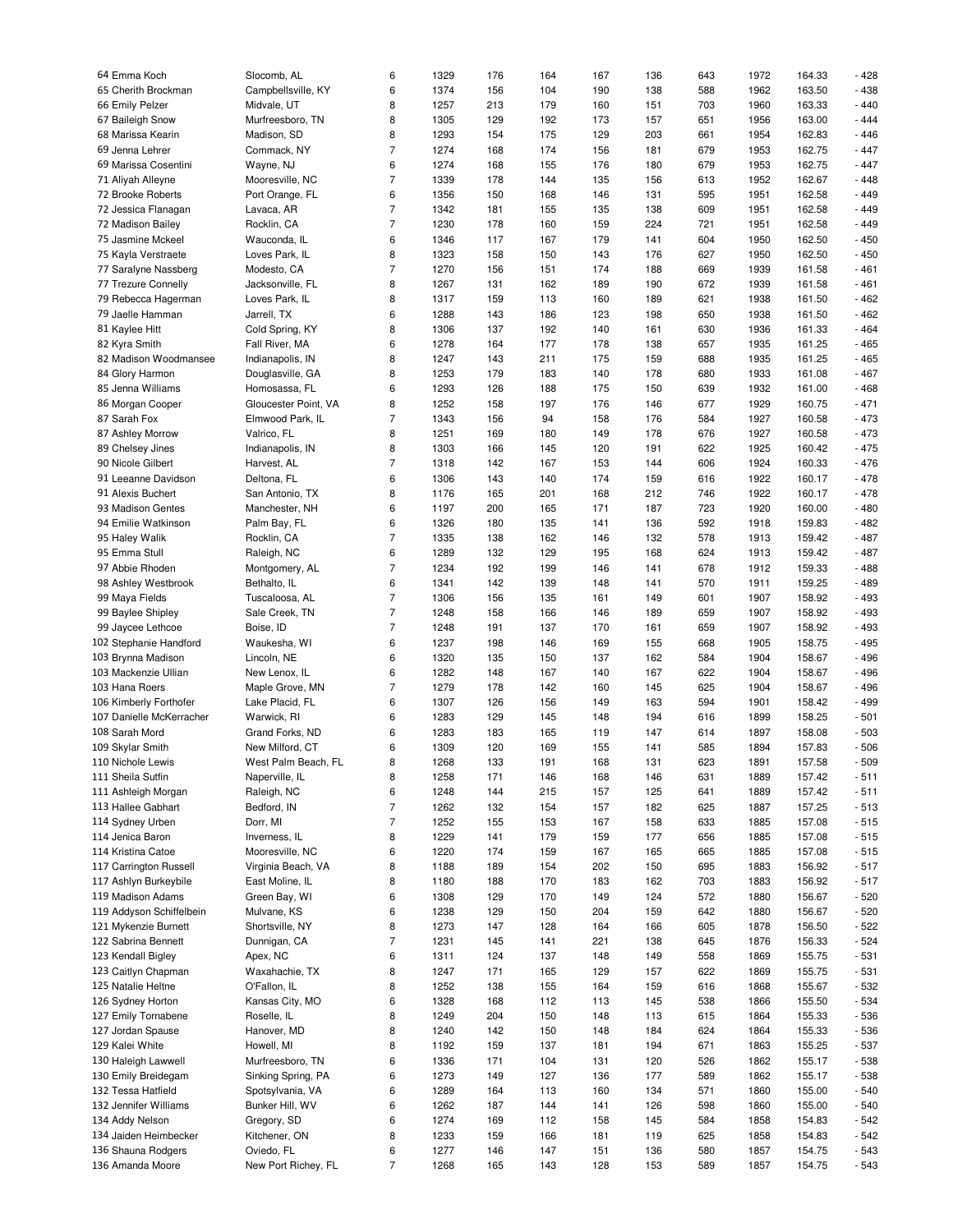| 136 Morgan Watkins      | King George, VA      | 8                | 1223 | 159 | 159 | 165 | 151 | 634 | 1857 | 154.75 | $-543$ |
|-------------------------|----------------------|------------------|------|-----|-----|-----|-----|-----|------|--------|--------|
| 139 TaVera Johnson      | Glen Burnie, MD      | $\overline{7}$   | 1206 | 159 | 155 | 155 | 179 | 648 | 1854 | 154.50 | $-546$ |
| 140 Maddy Notebaert     | Rochester, NY        | 6                | 1200 | 135 | 86  | 229 | 203 | 653 | 1853 | 154.42 | $-547$ |
| 140 Rachel Wagner       | Buffalo, NY          | 8                | 1135 | 190 | 146 | 170 | 212 | 718 | 1853 | 154.42 | $-547$ |
| 142 Rachel Hines        | Medford, NY          | $\overline{7}$   | 1262 | 144 | 156 | 140 | 150 | 590 | 1852 | 154.33 | $-548$ |
|                         |                      | 8                | 1219 | 175 | 149 | 158 | 146 | 628 | 1847 | 153.92 | $-553$ |
| 143 Emily Garl          | Reading, PA          |                  |      |     |     |     |     |     |      |        |        |
| 144 Sierra Poole        | Sanford, FL          | $\overline{7}$   | 1280 | 145 | 149 | 134 | 136 | 564 | 1844 | 153.67 | $-556$ |
| 144 Claire McDermott    | Harrisburg, IL       | 6                | 1268 | 120 | 154 | 134 | 168 | 576 | 1844 | 153.67 | $-556$ |
| 144 Emily Voight        | Lindenhurst, IL      | 6                | 1228 | 154 | 141 | 160 | 161 | 616 | 1844 | 153.67 | $-556$ |
| 144 Gillian Robbins     | Charlotte, NC        | $\overline{7}$   | 1174 | 159 | 139 | 188 | 184 | 670 | 1844 | 153.67 | $-556$ |
| 148 Lexi Kile           | Mechanicsburg, PA    | 6                | 1285 | 111 | 140 | 138 | 169 | 558 | 1843 | 153.58 | $-557$ |
|                         |                      |                  |      |     |     |     |     |     |      |        |        |
| 149 Alejandra S Rosado  | Carolina, PR         | $\overline{7}$   | 1199 | 140 | 142 | 171 | 190 | 643 | 1842 | 153.50 | $-558$ |
| 150 Kerry Crossman      | Castleton, VT        | $\overline{7}$   | 1201 | 162 | 169 | 160 | 149 | 640 | 1841 | 153.42 | $-559$ |
| 151 Mackenzie Johnson   | Jackson, MI          | 8                | 1200 | 123 | 145 | 209 | 162 | 639 | 1839 | 153.25 | $-561$ |
| 152 Joanna Peper        | Rye Brook, NY        | 6                | 1229 | 133 | 142 | 160 | 174 | 609 | 1838 | 153.17 | $-562$ |
| 153 Lilu Smith          | Gahanna, OH          | $\overline{7}$   | 1252 | 180 | 137 | 135 | 132 | 584 | 1836 | 153.00 | $-564$ |
| 154 Nikita Benton       | Tacoma, WA           | $\overline{7}$   | 1277 | 174 | 132 | 136 | 115 | 557 | 1834 | 152.83 | $-566$ |
|                         |                      |                  |      |     |     |     |     |     |      |        |        |
| 155 Anna Bartz          | Jenison, MI          | $\overline{7}$   | 1270 | 135 | 135 | 127 | 166 | 563 | 1833 | 152.75 | $-567$ |
| 156 Michaela Clardy     | Little River, SC     | 6                | 1242 | 127 | 159 | 157 | 147 | 590 | 1832 | 152.67 | $-568$ |
| 157 Darian Soderquist   | North Attleboro, MA  | 8                | 1271 | 132 | 130 | 151 | 147 | 560 | 1831 | 152.58 | $-569$ |
| 157 Jaylyn Linder       | Wellington, IL       | $\overline{7}$   | 1214 | 168 | 194 | 135 | 120 | 617 | 1831 | 152.58 | $-569$ |
| 159 Ariana Guarino      | Plainfield, IL       | 6                | 1192 | 137 | 162 | 178 | 158 | 635 | 1827 | 152.25 | $-573$ |
| 160 Faith Hardy         | Seattle, WA          | 6                | 1211 | 167 | 160 | 151 | 137 | 615 | 1826 | 152.17 | $-574$ |
|                         |                      |                  |      |     |     |     |     |     |      |        |        |
| 161 Molly Marshall      | Highland, IL         | $\overline{7}$   | 1217 | 192 | 139 | 157 | 119 | 607 | 1824 | 152.00 | $-576$ |
| 161 Taylor Smith        | Noblesville, IN      | 8                | 1188 | 143 | 176 | 125 | 192 | 636 | 1824 | 152.00 | $-576$ |
| 163 Jenna Bloom         | Virginia Beach, VA   | $\overline{7}$   | 1164 | 159 | 176 | 176 | 146 | 657 | 1821 | 151.75 | $-579$ |
| 164 Raina Davis         | Oklahoma City, OK    | $\overline{7}$   | 1174 | 102 | 181 | 170 | 193 | 646 | 1820 | 151.67 | $-580$ |
| 165 Kaylee Bass         | Bunn, NC             | 6                | 1270 | 138 | 127 | 143 | 139 | 547 | 1817 | 151.42 | $-583$ |
| 166 Katarina Korn       | Arlington, TX        | 6                | 1222 | 113 | 158 | 139 | 183 | 593 | 1815 | 151.25 | $-585$ |
|                         |                      |                  |      |     |     |     |     |     |      |        |        |
| 166 Lara Kurt           | Leland, NC           | 6                | 1218 | 126 | 151 | 139 | 181 | 597 | 1815 | 151.25 | $-585$ |
| 166 Noelle Phillips     | Traverse City, MI    | $\overline{7}$   | 1179 | 167 | 165 | 162 | 142 | 636 | 1815 | 151.25 | $-585$ |
| 169 Savannah Montgomery | Phenix City, AL      | 6                | 1183 | 129 | 151 | 139 | 212 | 631 | 1814 | 151.17 | $-586$ |
| 170 Erin Thibeault      | Virginia Beach, VA   | 8                | 1132 | 183 | 154 | 189 | 150 | 676 | 1808 | 150.67 | $-592$ |
| 171 Emma Parenteau      | Edgewood, MD         | 8                | 1181 | 155 | 156 | 152 | 161 | 624 | 1805 | 150.42 | $-595$ |
| 172 Micaela Barbolt     | Gansevoort, NY       | 6                | 1182 | 156 | 165 | 117 | 183 | 621 | 1803 | 150.25 | $-597$ |
|                         |                      |                  |      |     |     |     |     |     |      |        |        |
| 173 Hailey Collins      | Springfield, MO      | 8                | 1207 | 112 | 148 | 151 | 181 | 592 | 1799 | 149.92 | $-601$ |
| 174 Lindsey Rogers      | Cheyenne, WY         | 6                | 1255 | 101 | 137 | 156 | 149 | 543 | 1798 | 149.83 | $-602$ |
| 174 Isabella Palamaro   | Thiells, NY          | 8                | 1135 | 129 | 177 | 175 | 182 | 663 | 1798 | 149.83 | $-602$ |
| 176 Keeli Lawson        | Bismarck, ND         | 6                | 1261 | 130 | 95  | 152 | 159 | 536 | 1797 | 149.75 | $-603$ |
| 176 Lauren Tomaszewski  | Lebanon, IL          | 8                | 1197 | 151 | 156 | 133 | 160 | 600 | 1797 | 149.75 | $-603$ |
| 178 Lauren Marks        | Parsippany, NJ       | $\overline{7}$   | 1213 | 132 | 160 | 122 | 169 | 583 | 1796 | 149.67 | $-604$ |
|                         |                      |                  | 1204 |     |     |     |     | 592 | 1796 |        |        |
| 178 Julia Lynch         | New City, NY         | 8                |      | 158 | 142 | 142 | 150 |     |      | 149.67 | $-604$ |
| 180 Alyssa Breidegam    | Sinking Spring, PA   | 6                | 1240 | 142 | 133 | 156 | 124 | 555 | 1795 | 149.58 | $-605$ |
| 180 Sydney Pleasanton   | Chester Springs, PA  | 8                | 1175 | 162 | 186 | 148 | 124 | 620 | 1795 | 149.58 | $-605$ |
| 182 Kari Kindrick       | Springfield, OR      | $\overline{7}$   | 1165 | 145 | 158 | 143 | 183 | 629 | 1794 | 149.50 | $-606$ |
| 183 Kaylee Hodson       | Auburn, NY           | 8                | 1193 | 168 | 176 | 130 | 126 | 600 | 1793 | 149.42 | $-607$ |
| 184 Alexa Poston        | Kensington, MD       | 8                | 1177 | 145 | 166 | 132 | 167 | 610 | 1787 | 148.92 | $-613$ |
|                         |                      | $\boldsymbol{7}$ |      |     |     |     |     |     |      |        |        |
| 185 Danielle Rubach     | West Bend, WI        |                  | 1256 | 96  | 146 | 158 | 129 | 529 | 1785 | 148.75 | $-615$ |
| 185 Morgan Brookover    | Davisville, WV       | $\overline{7}$   | 1210 | 132 | 154 | 130 | 159 | 575 | 1785 | 148.75 | $-615$ |
| 187 Sarah Lowther       | Sanford, FL          | $\overline{7}$   | 1226 | 145 | 131 | 124 | 155 | 555 | 1781 | 148.42 | $-619$ |
| 188 Melissa Bushong     | Indianapolis, IN     | 6                | 1187 | 165 | 155 | 142 | 130 | 592 | 1779 | 148.25 | $-621$ |
| 188 Payton Watson       | Dayton, OH           | 8                | 1180 | 149 | 178 | 132 | 140 | 599 | 1779 | 148.25 | $-621$ |
| 190 Alesya Denton       | Saint Louis, MO      | 8                | 1181 | 151 | 140 | 138 | 165 | 594 | 1775 | 147.92 | $-625$ |
| 191 Taylor McDaniel     | Wake Forest, NC      | 6                | 1241 | 107 | 136 | 150 | 140 | 533 | 1774 | 147.83 | $-626$ |
|                         |                      |                  |      |     |     |     |     |     |      |        |        |
| 192 Bailey Knierim      | Jbsa-Lackland, TX    | 8                | 1142 | 158 | 149 | 153 | 171 | 631 | 1773 | 147.75 | $-627$ |
| 193 Emily Gurin         | Dearborn Heights, MI | 8                | 1146 | 123 | 194 | 144 | 164 | 625 | 1771 | 147.58 | $-629$ |
| 194 Erin Bourgeois      | Blossvale, NY        | $\overline{7}$   | 1207 | 151 | 108 | 135 | 168 | 562 | 1769 | 147.42 | $-631$ |
| 195 Kara Freeman        | Marietta, GA         | $\overline{7}$   | 1191 | 190 | 158 | 124 | 105 | 577 | 1768 | 147.33 | $-632$ |
| 195 Aurora Richardson   | Vandalia, IL         | $\overline{7}$   | 1185 | 153 | 145 | 126 | 159 | 583 | 1768 | 147.33 | $-632$ |
| 195 Brianna Schmidt     | Algonquin, IL        | 8                | 1163 | 130 | 142 | 197 | 136 | 605 | 1768 | 147.33 | $-632$ |
|                         |                      | 6                |      |     |     |     |     | 574 |      |        | $-634$ |
| 198 Kari Fritter        | Denham Springs, LA   |                  | 1192 | 146 | 165 | 118 | 145 |     | 1766 | 147.17 |        |
| 199 Katelyn Wincek      | Tucson, AZ           | 8                | 1123 | 170 | 171 | 139 | 157 | 637 | 1760 | 146.67 | $-640$ |
| 200 Jaden Howard        | Angola, IN           | $\overline{7}$   | 1205 | 115 | 129 | 163 | 145 | 552 | 1757 | 146.42 | $-643$ |
| 200 Shiloh Agan         | Fort Campbell, KY    | $\overline{7}$   | 1125 | 162 | 148 | 131 | 191 | 632 | 1757 | 146.42 | $-643$ |
| 202 Kaitlyn Laird       | Papillion, NE        | 8                | 1228 | 121 | 119 | 161 | 127 | 528 | 1756 | 146.33 | $-644$ |
| 202 Elizabeth Stanley   | Altoona, IA          | 6                | 1206 | 165 | 107 | 140 | 138 | 550 | 1756 | 146.33 | $-644$ |
| 202 Chloe Long          | Bolingbrook, IL      | 8                | 1151 | 177 | 125 | 155 | 148 | 605 | 1756 | 146.33 | $-644$ |
|                         |                      |                  |      |     |     |     |     |     |      |        |        |
| 205 Sabrina Gates       | Wetumpka, AL         | $\overline{7}$   | 1156 | 160 | 133 | 154 | 150 | 597 | 1753 | 146.08 | $-647$ |
| 206 Renee Seebacher     | Austintown, OH       | 8                | 1159 | 148 | 131 | 135 | 179 | 593 | 1752 | 146.00 | $-648$ |
| 207 Samantha Dixon      | Rockville, MD        | 8                | 1076 | 141 | 201 | 171 | 161 | 674 | 1750 | 145.83 | $-650$ |
| 208 Avery Goulding      | Auburn, ME           | 6                | 1169 | 167 | 147 | 129 | 136 | 579 | 1748 | 145.67 | $-652$ |
| 208 Alexis Franklin     | Jonesborough, TN     | 8                | 1166 | 178 | 129 | 145 | 130 | 582 | 1748 | 145.67 | $-652$ |
| 210 Alyssa Fender       | Montgomery, AL       | $\overline{7}$   | 1202 | 142 | 135 | 133 | 135 | 545 | 1747 | 145.58 | $-653$ |
| 211 Adrienne Polonio    | Chicago, IL          | 6                | 1236 | 130 | 107 | 115 | 155 | 507 | 1743 | 145.25 | $-657$ |
|                         |                      |                  |      |     |     |     |     |     |      |        |        |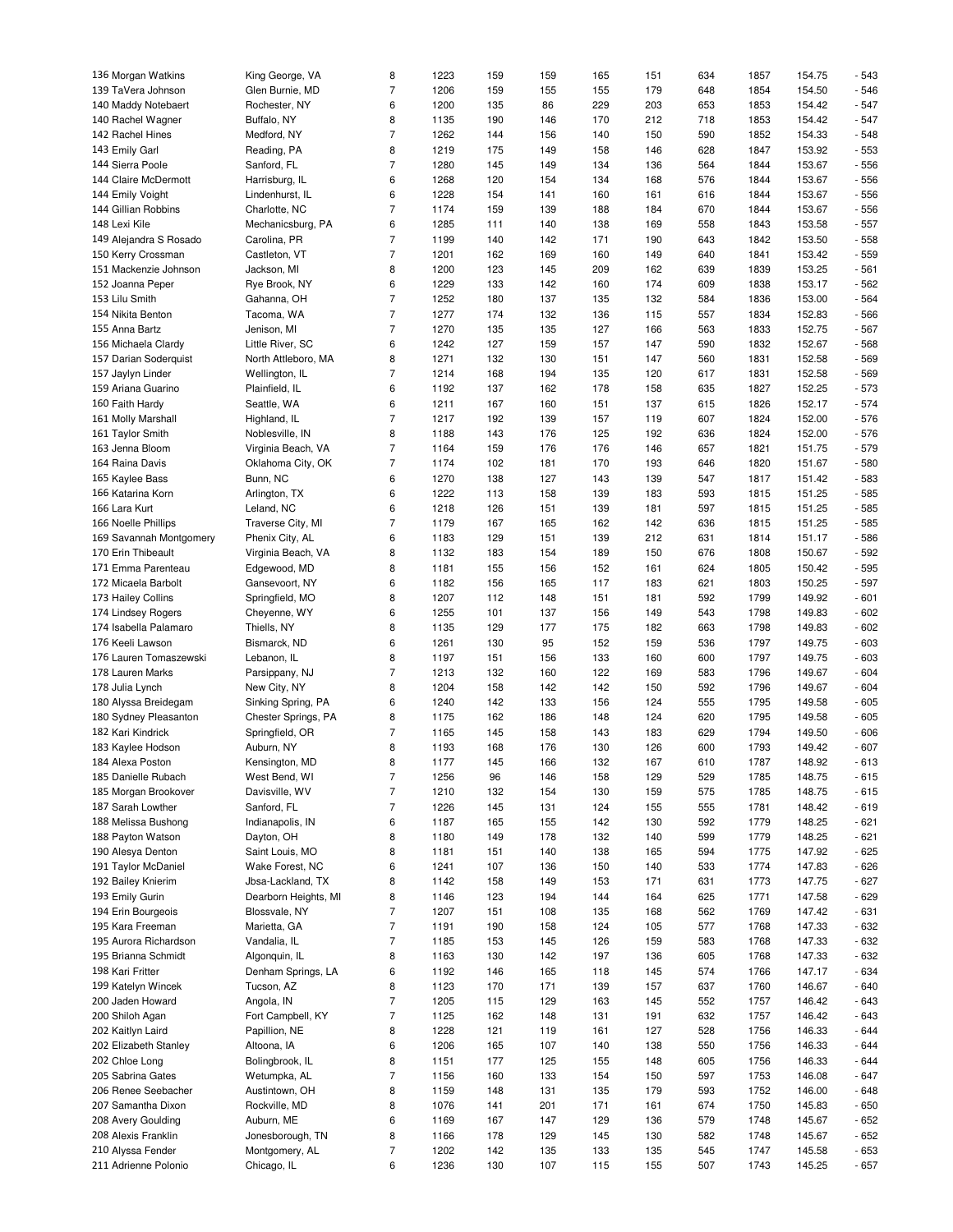| 212 Lauren Slagter                         | Jenison, MI                 | $\overline{7}$ | 1184         | 136        | 142        | 137        | 142        | 557        | 1741         | 145.08           | $-659$           |
|--------------------------------------------|-----------------------------|----------------|--------------|------------|------------|------------|------------|------------|--------------|------------------|------------------|
|                                            |                             |                |              |            |            |            |            |            |              |                  |                  |
| 213 Piper Reams                            | Haysville, KS               | 6              | 1199         | 150        | 108        | 136        | 140        | 534        | 1733         | 144.42           | $-667$           |
| 213 Sarah Wiseman                          | Molt, MT                    | $\overline{7}$ | 1159         | 148        | 155        | 145        | 126        | 574        | 1733         | 144.42           | $-667$           |
| 215 Serenity Guerrero                      | Tucson, AZ                  | 8              | 1131         | 156        | 165        | 96         | 184        | 601        | 1732         | 144.33           | $-668$           |
| 216 Amanda Vogt                            | Pleasant Grove, CA          | 8              | 1134         | 135        | 127        | 169        | 165        | 596        | 1730         | 144.17           | $-670$           |
| 217 Tara Spridco                           | Mansfield, TX               | $\overline{7}$ | 1101         | 152        | 189        | 147        | 138        | 626        | 1727         | 143.92           | $-673$           |
|                                            |                             |                |              |            |            |            |            |            |              |                  |                  |
| 218 Hailey Sickels                         | Cedar Bluffs, NE            | $\overline{7}$ | 1097         | 166        | 149        | 167        | 146        | 628        | 1725         | 143.75           | $-675$           |
| 219 Mia Rivera                             | South Elgin, IL             | 6              | 1098         | 189        | 163        | 142        | 131        | 625        | 1723         | 143.58           | $-677$           |
| 220 Grace Stull                            | Raleigh, NC                 | 6              | 1190         | 106        | 105        | 168        | 152        | 531        | 1721         | 143.42           | $-679$           |
| 221 Stephanie Murphy                       | Belton, SC                  | 6              | 1100         | 154        | 152        | 157        | 155        | 618        | 1718         | 143.17           | $-682$           |
| 222 Alexandrah Gagne-Robertsor Leeds, ME   |                             | 6              | 1155         | 125        | 178        | 124        | 133        | 560        | 1715         | 142.92           | $-685$           |
|                                            |                             |                |              |            |            |            |            |            |              |                  |                  |
| 223 Amber Coley                            | Rocky Mount, NC             | 8              | 1098         | 156        | 158        | 158        | 144        | 616        | 1714         | 142.83           | $-686$           |
| 224 Jackie Azvedo                          | Anaheim Hills, CA           | 8              | 1105         | 122        | 144        | 165        | 175        | 606        | 1711         | 142.58           | $-689$           |
| 225 Jemma Skweres                          | Schaumburg, IL              | 6              | 1194         | 123        | 142        | 134        | 115        | 514        | 1708         | 142.33           | $-692$           |
| 225 Serena Nichols                         | Clayton, MI                 | 8              | 1089         | 157        | 163        | 153        | 146        | 619        | 1708         | 142.33           | $-692$           |
| 225 Taylor Dawe                            | New Albany, MS              | 8              | 1028         | 137        | 165        | 198        | 180        | 680        | 1708         | 142.33           | $-692$           |
|                                            |                             |                |              |            |            |            |            |            |              |                  |                  |
| 228 Nicole Cona                            | Garnerville, NY             | $\overline{7}$ | 1215         | 132        | 128        | 126        | 106        | 492        | 1707         | 142.25           | $-693$           |
| 229 Brooke Driver                          | Woodbridge, VA              | 6              | 1178         | 105        | 128        | 137        | 158        | 528        | 1706         | 142.17           | $-694$           |
| 230 Cecilia Chafin                         | Apo, AE                     | $\overline{7}$ | 1116         | 174        | 159        | 125        | 131        | 589        | 1705         | 142.08           | $-695$           |
| 231 Amber Stewart                          | Opdyke, IL                  | 6              | 1194         | 107        | 123        | 106        | 174        | 510        | 1704         | 142.00           | $-696$           |
| 232 Alyssa Gunther                         | Raleigh, NC                 | 6              | 1186         | 133        | 136        | 117        | 131        | 517        | 1703         | 141.92           | $-697$           |
|                                            |                             |                |              |            |            |            |            |            |              |                  |                  |
| 232 Grace Becker                           | Germantown, TN              | 8              | 1060         | 187        | 169        | 155        | 132        | 643        | 1703         | 141.92           | $-697$           |
| 234 Samantha Nichols                       | Clayton, MI                 | 8              | 1098         | 138        | 155        | 152        | 157        | 602        | 1700         | 141.67           | $-700$           |
| 235 Jacqueline Oliphant                    | Woodbine, KY                | 6              | 1167         | 134        | 125        | 124        | 149        | 532        | 1699         | 141.58           | $-701$           |
| 236 Abigail Pena                           | La Habra, CA                | 7              | 1124         | 114        | 190        | 124        | 145        | 573        | 1697         | 141.42           | $-703$           |
| 237 Jemsy Ricehill                         | Fargo, ND                   | 8              | 1110         | 147        | 143        | 175        | 120        | 585        | 1695         | 141.25           | $-705$           |
|                                            |                             |                |              |            |            |            |            |            |              |                  |                  |
| 238 Lyndsay Ennis                          | Conway, SC                  | 6              | 1143         | 146        | 142        | 138        | 123        | 549        | 1692         | 141.00           | $-708$           |
| 239 Chailah Ganiron                        | Pearl City, HI              | 6              | 1172         | 101        | 142        | 145        | 128        | 516        | 1688         | 140.67           | $-712$           |
| 240 Morgan Nunn                            | Oklahoma City, OK           | $\overline{7}$ | 1127         | 138        | 162        | 98         | 161        | 559        | 1686         | 140.50           | $-714$           |
| 240 Sydney Tyler                           | Frankfort, IL               | $\overline{7}$ | 1091         | 168        | 153        | 144        | 130        | 595        | 1686         | 140.50           | $-714$           |
| 242 Madyson Marx                           | Saint Paul, MN              | $\overline{7}$ | 1176         | 116        | 123        | 137        | 132        | 508        | 1684         | 140.33           | $-716$           |
|                                            |                             |                |              |            |            |            |            |            |              |                  |                  |
| 243 Emmy Benway                            | Faribault, MN               | 6              | 1133         | 120        | 112        | 168        | 150        | 550        | 1683         | 140.25           | $-717$           |
| 244 Kylie Carney                           | Alexandria, IN              | $\overline{7}$ | 1050         | 203        | 98         | 189        | 141        | 631        | 1681         | 140.08           | $-719$           |
| 245 Emily Fortune                          | Boise, ID                   | $\overline{7}$ | 1142         | 121        | 136        | 124        | 156        | 537        | 1679         | 139.92           | $-721$           |
| 246 Kinsey Miller                          | Salina, KS                  | $\overline{7}$ | 1112         | 170        | 138        | 149        | 106        | 563        | 1675         | 139.58           | $-725$           |
| 247 Alyssa Alexander                       | Fremont, CA                 | $\overline{7}$ | 1131         | 119        | 146        | 133        | 144        | 542        | 1673         | 139.42           | $-727$           |
|                                            |                             |                |              |            |            |            |            |            |              |                  |                  |
| 247 Kynzi Eichler                          | Bentonville, AR             | $\overline{7}$ | 1104         | 135        | 171        | 126        | 137        | 569        | 1673         | 139.42           | $-727$           |
| 249 Hannah Grather                         | Denham Springs, LA          | $\overline{7}$ | 1084         | 148        | 183        | 122        | 135        | 588        | 1672         | 139.33           | $-728$           |
| 250 Kristina Sickler                       | Plainfield, IL              | $\overline{7}$ | 1140         | 123        | 131        | 117        | 159        | 530        | 1670         | 139.17           | $-730$           |
| 251 Jessie Smith                           | Baton Rouge, LA             | 8              | 1123         | 106        | 206        | 118        | 116        | 546        | 1669         | 139.08           | $-731$           |
| 252 Tatiana Johnson                        | Phila, PA                   | $\overline{7}$ | 1088         | 131        | 146        | 155        | 145        | 577        | 1665         | 138.75           | $-735$           |
|                                            |                             |                |              |            |            |            |            |            |              |                  |                  |
| 253 Nichole Jines                          | Indianapolis, IN            | 8              | 1128         | 113        | 145        | 144        | 133        | 535        | 1663         | 138.58           | $-737$           |
| 254 Taylor Petrey                          | Corbin, KY                  | $\overline{7}$ | 1141         | 110        | 144        | 147        | 120        | 521        | 1662         | 138.50           | $-738$           |
| 255 Grace Kowalski                         | Swansea, IL                 | 8              | 1124         | 150        | 153        | 129        | 104        | 536        | 1660         | 138.33           | $-740$           |
| 256 Kelcie Mannon                          | Washington, NJ              | 8              | 1053         | 145        | 145        | 137        | 178        | 605        | 1658         | 138.17           | $-742$           |
| 257 Caitlin Powers                         | Sun Prairie, WI             | 6              | 1076         | 149        | 137        | 149        | 146        | 581        | 1657         | 138.08           | $-743$           |
|                                            |                             | 8              |              |            |            |            |            |            |              |                  |                  |
| 258 Katherine Reynolds                     | Green Bay, WI               |                | 1057         | 160        | 159        | 129        | 150        | 598        | 1655         | 137.92           | $-745$           |
| 259 Alissa Parker                          | Glenburn, ME                | 6              | 1128         | 98         | 118        | 124        | 185        | 525        | 1653         | 137.75           | $-747$           |
| 260 Alyssa Bolding                         | White House, TN             | 8              | 1075         | 137        | 153        | 147        | 140        | 577        | 1652         | 137.67           | $-748$           |
| 261 Elizabeth Speight                      | Jacksonville, FL            | $\overline{7}$ | 1106         | 142        | 132        | 149        | 113        | 536        | 1642         | 136.83           | $-758$           |
| 262 Nicole Lettich                         | Selden, NY                  | 8              | 1088         | 156        | 142        | 148        | 104        | 550        | 1638         | 136.50           | $-762$           |
|                                            |                             |                |              |            |            |            |            |            |              |                  |                  |
| 263 Abby Gray                              | Swansea, IL                 | 8              | 1048         | 163        | 167        | 118        | 139        | 587        | 1635         | 136.25           | $-765$           |
| 264 Chloe O'Donnell                        | Bethlehem, PA               | $\overline{7}$ | 1073         | 169        | 135        | 114        | 141        | 559        | 1632         | 136.00           | $-768$           |
| 265 Aislynn Davis                          | Grand Junction, CO          | $\overline{7}$ | 1063         | 137        | 125        | 127        | 174        | 563        | 1626         | 135.50           | $-774$           |
| 266 Alanna Coward                          | Baton Rouge, LA             | 6              | 1067         | 128        | 145        | 152        | 126        | 551        | 1618         | 134.83           | $-782$           |
| 267 Denise Brown                           | Fayetteville, NC            | $\overline{7}$ | 1065         | 168        | 129        | 112        | 142        | 551        | 1616         | 134.67           | $-784$           |
| 268 Holly Laube                            | Newark, DE                  | $\overline{7}$ | 1083         | 135        | 129        | 162        | 95         | 521        | 1604         | 133.67           | $-796$           |
|                                            |                             |                |              |            |            |            |            |            |              |                  |                  |
| 269 Beth Winters                           | Lindale, GA                 | $\overline{7}$ | 1081         | 137        | 129        | 141        | 113        | 520        | 1601         | 133.42           | $-799$           |
| 269 Victoria Sanabria                      | San Antonio, PR             | 8              | 1001         | 166        | 136        | 150        | 148        | 600        | 1601         | 133.42           | $-799$           |
| 271 Grace Blair                            | Mesquite, TX                | $\overline{7}$ | 1100         | 107        | 128        | 132        | 130        | 497        | 1597         | 133.08           | $-803$           |
| 272 Josie Klapan                           | Butte, MT                   | 6              | 1036         | 149        | 128        | 148        | 135        | 560        | 1596         | 133.00           | $-804$           |
| 273 Lynn Piekarski                         | Inver Grove Heights, MN     | $\overline{7}$ | 1068         | 121        | 118        | 149        | 138        | 526        | 1594         | 132.83           | $-806$           |
|                                            |                             |                |              |            |            |            |            |            |              |                  |                  |
| 274 Brooke Scheftler                       | Brooklyn, NY                | 6              | 1129         | 120        | 64         | 158        | 114        | 456        | 1585         | 132.08           | $-815$           |
| 275 Shelbe Bruystens                       | Three Rivers, MI            | 8              | 1060         | 146        | 124        | 121        | 124        | 515        | 1575         | 131.25           | $-825$           |
| 276 Hallie Fields                          | Swansea, IL                 | 8              | 1009         | 139        | 151        | 150        | 124        | 564        | 1573         | 131.08           | $-827$           |
| 277 Chasity King                           | Sault Ste Marie, ON         | $\overline{7}$ | 986          | 118        | 180        | 128        | 159        | 585        | 1571         | 130.92           | $-829$           |
| 278 Rebekah LaBuda                         | Memphis, TN                 | $\overline{7}$ | 1102         | 114        | 107        | 100        | 144        | 465        | 1567         | 130.58           | - 833            |
|                                            | Fairport Harbor, OH         |                |              |            |            |            |            |            |              |                  |                  |
|                                            |                             | 6              | 1056         | 136        | 140        | 144        | 89         | 509        | 1565         | 130.42           | $-835$           |
| 279 Bella Coll                             |                             |                |              |            |            |            |            |            |              |                  |                  |
| 280 Nicole Norris                          | Taylor, MI                  | $\overline{7}$ | 1037         | 137        | 170        | 107        | 110        | 524        | 1561         | 130.08           | - 839            |
| 281 Samantha Hesler                        | Dallas, TX                  | 8              | 1056         | 138        | 108        | 102        | 154        | 502        | 1558         | 129.83           | $-842$           |
| 282 Maddison Merrow                        | Alstead, NH                 | 6              | 998          | 96         | 141        | 196        | 122        | 555        | 1553         | 129.42           | $-847$           |
|                                            |                             |                |              |            |            |            |            |            |              |                  |                  |
| 283 Breanne Reber                          | Blacksburg, VA              | 8              | 1018         | 110        | 151        | 163        | 110        | 534        | 1552         | 129.33           | $-848$           |
| 284 Makinzie McGonigal<br>285 Sierra Green | Worland, WY<br>Woodbury, MN | 6<br>6         | 1059<br>1033 | 107<br>110 | 111<br>139 | 105<br>109 | 147<br>136 | 470<br>494 | 1529<br>1527 | 127.42<br>127.25 | $-871$<br>$-873$ |